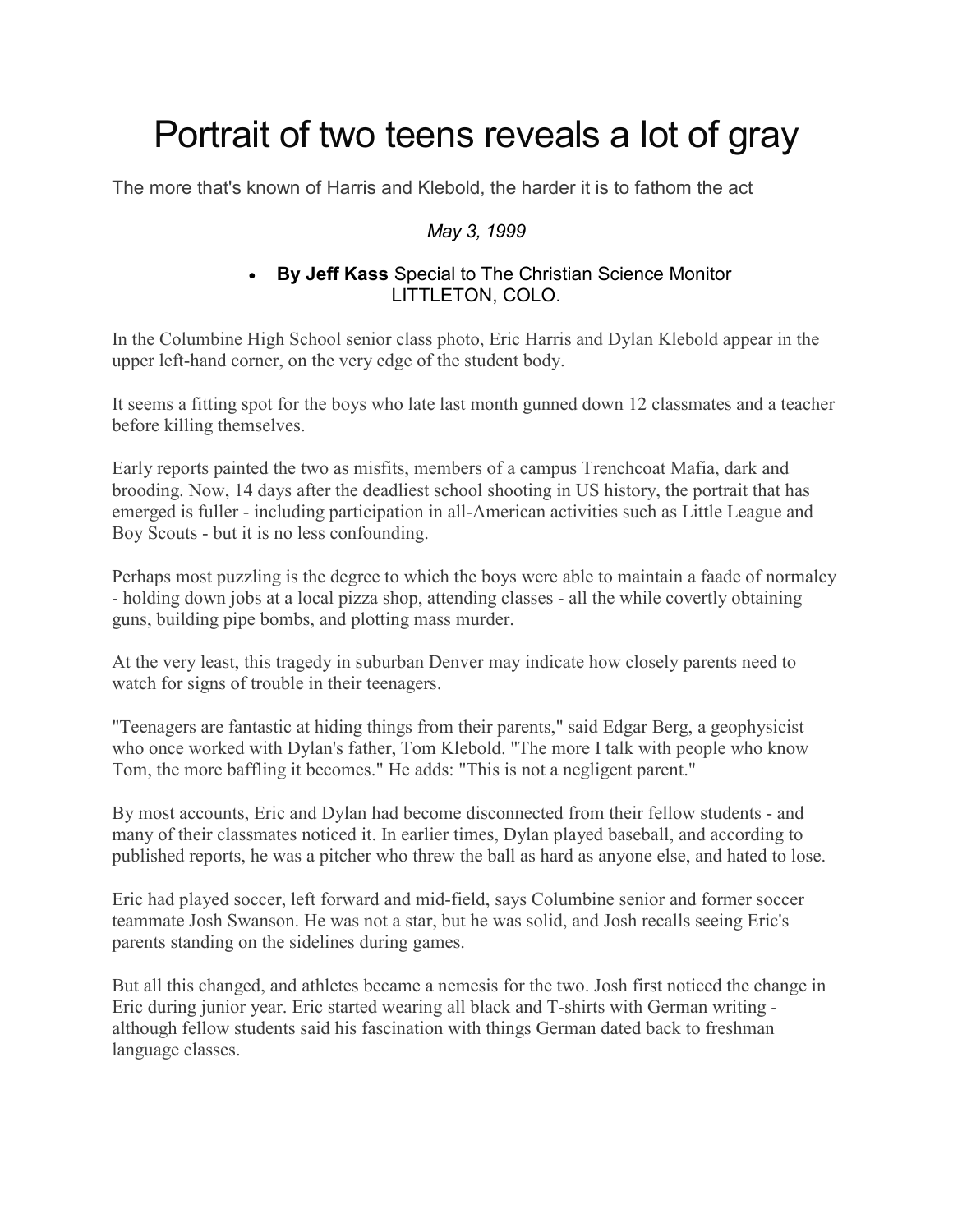That's also when Eric began hanging out with the school's so-called Trenchcoat Mafia, a clique known for the black trench coats members wore no matter the weather. According to various reports, members listen to dark, industrial music by singers such as KMFDM. They wear swastikas. They also despise the "jocks," athletes who dominate school social life.

And the jocks expressed their animosity too, referring to the trench coats as "dresses" and even lobbing bottles at group members, according to one account.

"It's the same old story," Josh said the day after the shootings, as he stood by a budding memorial of flowers and notes. "The jocks tease the smokers."

Josh and others have suggested that it may have been the desire for friends that prompted Eric to join the trenchcoat group. Although Eric sometimes seemed "aggravated," Josh says, "the Trenchcoat Mafia accepted a lot of different people. They were probably the most accepting people."

Eric was born in Wichita, Kan., to Air Force transport pilot Wayne Harris and his wife, Kathy. The family moved around the country before landing in Colorado. Those who knew the Harris family talked of Eric's fishing derbies in Michigan, Little League in New York, and soccer in Littleton.

Dylan's family lives in a home dramatically tucked inside red-rock outcroppings, where his father operates a mortgage business. Sue Klebold works to improve access for the disabled for the community-college system. Dylan's father is Lutheran, and the family visited with a Lutheran pastor. His mother is Jewish, and the family observed Passover.

According to various accounts, Tom Klebold has described Dylan and older brother, Byron, as his best friends, and was involved in Dylan's life. In a phone interview, Mr. Berg speculated that the only guns in the house would have been those Dylan hid from his parents, given Tom Klebold's antigun views.

"This kid had some major compartments going on," he says.

If the boys' parents failed to recognize their sons on the day of the Columbine High massacre, so did plenty of others. A supervisor at Blackjack pizza delivery, where Eric and Dylan appeared for their cooking jobs on time and in uniform (black pants and red polo shirts with the store logo), has described them as "the best two" employees, not counting delivery people.

LIKEWISE, a run-in with the law last year - in which Dylan and Eric were arrested for breaking into a car and stealing \$400 worth of tools and electronic equipment - ended with high praise for the boys. Because it was their first arrest, they entered a district attorney's office juvenile diversion program.

According to reports written at the time they were released from the program, "Eric is a bright young man who is likely to succeed in life," and "Dylan is a bright young man who has a great deal of potential."